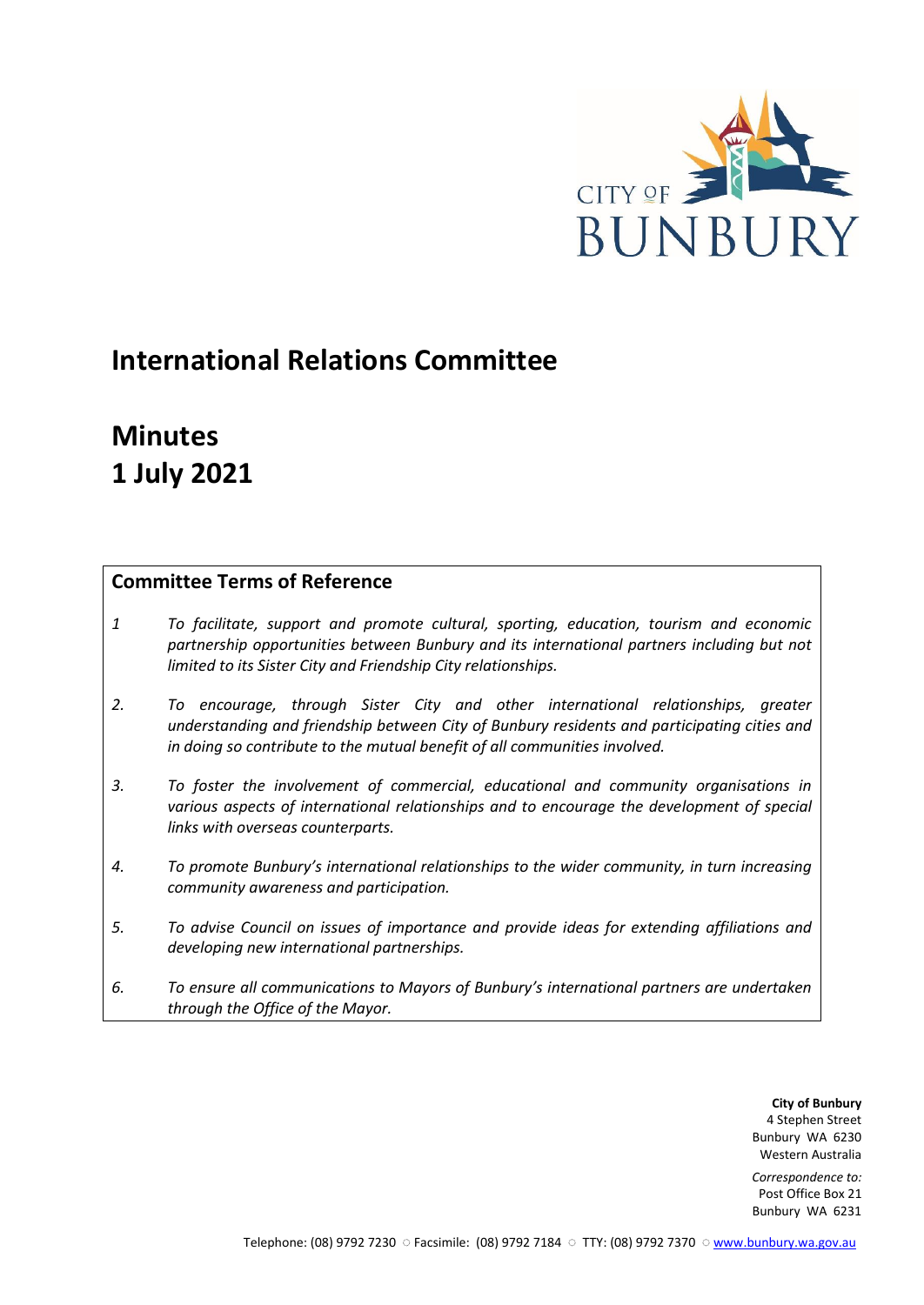# **Table of Contents**

| Item No |      | Subject<br>Page No |  |
|---------|------|--------------------|--|
| 1.      |      |                    |  |
| 2.      |      |                    |  |
| 3.      |      |                    |  |
| 4.      |      |                    |  |
|         | 4.1  |                    |  |
|         | 4.2  |                    |  |
| 5.      |      |                    |  |
| 6.      |      |                    |  |
| 7.      |      |                    |  |
| 8.      |      |                    |  |
|         | 8.1  |                    |  |
|         | 8.2  |                    |  |
|         | 8.3  |                    |  |
| 9.      |      |                    |  |
| 10.     |      |                    |  |
|         | 10.1 |                    |  |
|         |      |                    |  |
| 12.     |      |                    |  |
|         | 12.1 |                    |  |
|         | 12.2 |                    |  |
|         |      |                    |  |
| 14.     |      |                    |  |
|         |      |                    |  |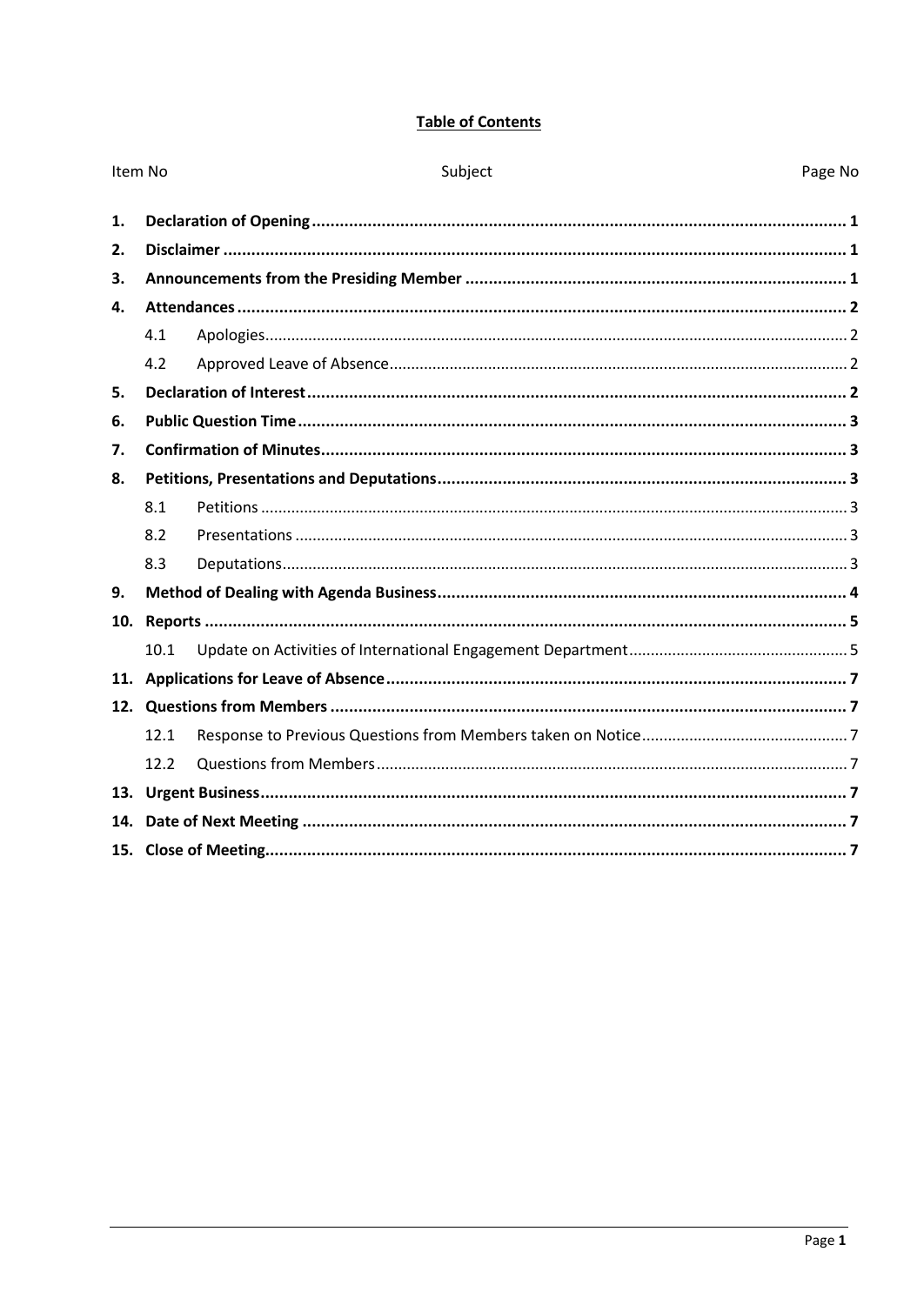# **Acknowledgement of Country**

\_\_\_\_\_\_\_\_\_\_\_\_\_\_\_\_\_\_\_\_\_\_\_\_\_\_\_\_\_\_\_\_\_\_\_\_\_\_\_\_\_\_\_\_\_\_\_\_\_\_\_\_\_\_\_\_\_\_\_\_\_\_\_\_\_\_\_\_\_\_\_\_\_\_\_\_\_\_\_\_\_\_\_\_\_\_\_\_\_\_\_\_\_\_\_

We acknowledge the Traditional Custodians of this land, the Wardandi Noongar people, and pay our respects to Elders past, present and future.

# **Vision**

Bunbury: welcoming and full of opportunities.

# **Organisational Values**

# #WEARECOB

|                     | We are one team                                    |  |  |  |
|---------------------|----------------------------------------------------|--|--|--|
|                     | We keep each other safe                            |  |  |  |
| WE ARE COMMUNITY    | We display empathy and respect                     |  |  |  |
|                     | We have fun and celebrate our successes            |  |  |  |
|                     | We work together to achieve great outcomes         |  |  |  |
|                     | We are open to opportunities                       |  |  |  |
|                     | We actively listen and think things through        |  |  |  |
| <b>WE ARE OPEN</b>  | We are inclusive and treat everyone equally        |  |  |  |
|                     | We are honest and open in our communications       |  |  |  |
|                     | We are open to feedback to improve our performance |  |  |  |
|                     | We lead the change, we own it                      |  |  |  |
|                     | We trust and empower each other                    |  |  |  |
| <b>WE ARE BRAVE</b> | We have the difficult conversations early          |  |  |  |
|                     | We hold ourselves to the highest standard          |  |  |  |
|                     | We have the courage to improve and simplify        |  |  |  |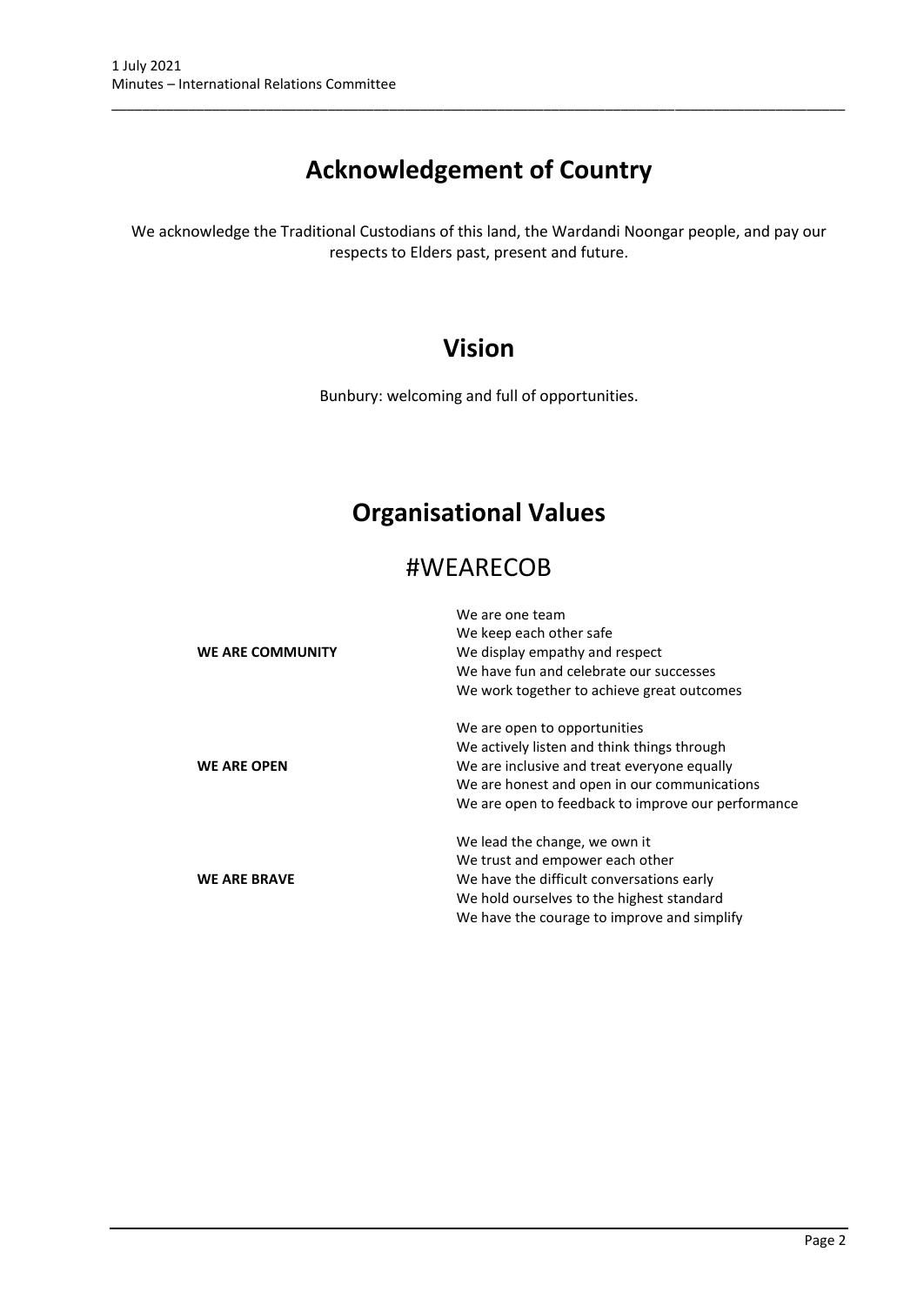

# **International Relations Committee**

# **Minutes 1 July 2021**

Members of the public to note that recommendations made by this committee are not final and will be subject to adoption (or otherwise) at a future meeting of the Bunbury City Council.

# <span id="page-3-0"></span>**1. Declaration of Opening**

Cr Tresslyn Smith was the Presiding Member. Cr Smith declared the meeting open at 4:00PM.

### <span id="page-3-1"></span>**2. Disclaimer**

Not applicable to this committee.

# <span id="page-3-2"></span>**3. Announcements from the Presiding Member**

Cr Smith acknowledged the sad passing and service of Ex-officio Member, Mr Mark Exeter. Mr Mark Exeter's memorial service will be held at the Dolphin Discovery Centre at 3:00PM, 9 July 2021.

Cr Smith announced the safe arrival of Committee Member, Mrs Janice Platt and husband Harrison Platts baby girl, Cordelia.

Cr Smith advised the Committee of Carol McDowall's resignation effective 2 July 2021. The Presiding Member thanked Carol for her commitment to the Bunbury Sister City Relationships and Carols service to the International Relations Committee.

Cr Smith advised Ex-officio Member, Mr Yan Lyu has recently left his role at the Bunbury-Jiaxing Business Office and thanked Mr Yan Lyu for his assistance to the International Relationship Committee.

Cr Smith welcomed Noah Leblanc, work experience student from Bunbury Catholic College to the Committee meeting.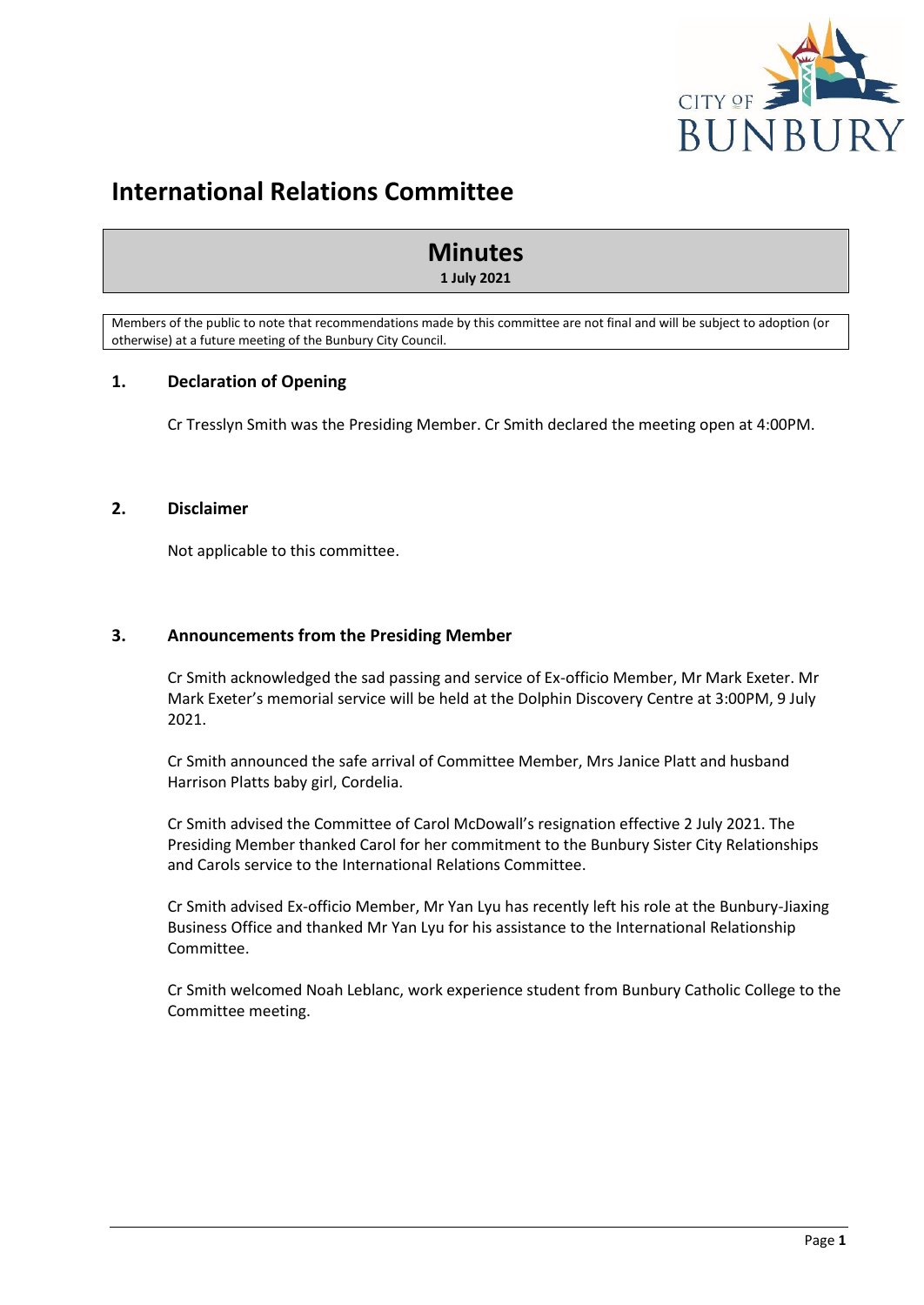# <span id="page-4-0"></span>**4. Attendances**

*Committee Members:*

| <b>Member Name</b> | <b>Representing</b>             |  |
|--------------------|---------------------------------|--|
| Cr Tresslyn Smith  | <b>Presiding Member</b>         |  |
| Valda Smith        | <b>Community Representative</b> |  |
| Paul Springate     | <b>Community Representative</b> |  |
| Helena Sahm        | <b>Community Representative</b> |  |
| <b>Brooke Gray</b> | <b>Community Representative</b> |  |
| John Taylor        | <b>Community Representative</b> |  |

\_\_\_\_\_\_\_\_\_\_\_\_\_\_\_\_\_\_\_\_\_\_\_\_\_\_\_\_\_\_\_\_\_\_\_\_\_\_\_\_\_\_\_\_\_\_\_\_\_\_\_\_\_\_\_\_\_\_\_\_\_\_\_\_\_\_\_\_\_\_\_\_\_\_\_\_\_\_\_\_\_\_\_\_\_\_\_\_\_\_\_\_\_\_\_

### *Support Staff:*

| <b>Name</b>      | <b>Title</b>                            |
|------------------|-----------------------------------------|
| Carol McDowall   | Senior International Engagement Officer |
| Kylie Tucker     | International Engagement Officer        |
| Kristen Anderson | Team Leader Economic Development        |

| <b>Others</b>         |   |
|-----------------------|---|
| Members of the public | - |

### <span id="page-4-1"></span>**4.1 Apologies**

Cr Todd Brown, Mrs Felicity Farnell, Ms Lyn Farrell, Ms Pauline Vukelic, Mr Gary Barbour and Mrs Felicity Anderson were apologies for the meeting.

### <span id="page-4-2"></span>**4.2 Approved Leave of Absence**

Mrs Janice Platt

# <span id="page-4-3"></span>**5. Declaration of Interest**

IMPORTANT: Committee members to complete a "Disclosure of Interest" form for each item on the agenda in which they wish to disclose a financial/proximity/impartiality interest. They should give the form to the Presiding Member before the meeting commences. After the meeting, the form is to be forwarded to the Administration Services Section for inclusion in the Corporate Financial Disclosures Register.

Nil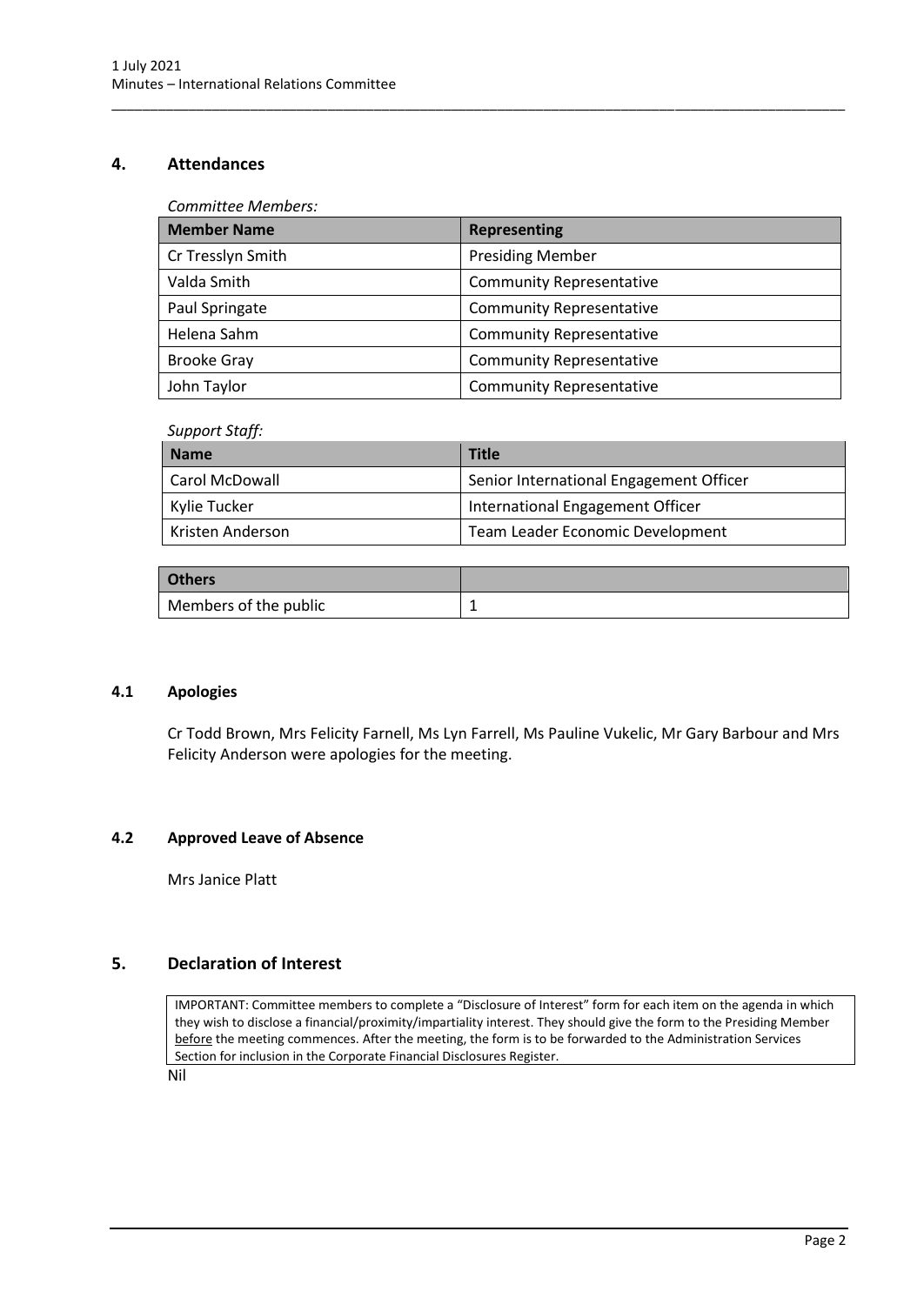# <span id="page-5-0"></span>**6. Public Question Time**

Nil

# <span id="page-5-1"></span>**7. Confirmation of Minutes**

The Minutes of the meeting of the International Relations Committee Meeting held 19 April 2021 have been circulated.

\_\_\_\_\_\_\_\_\_\_\_\_\_\_\_\_\_\_\_\_\_\_\_\_\_\_\_\_\_\_\_\_\_\_\_\_\_\_\_\_\_\_\_\_\_\_\_\_\_\_\_\_\_\_\_\_\_\_\_\_\_\_\_\_\_\_\_\_\_\_\_\_\_\_\_\_\_\_\_\_\_\_\_\_\_\_\_\_\_\_\_\_\_\_\_

### **Recommendation**

The Minutes of the International Relations Committee Meeting held 19 April 2021, are confirmed as a true and accurate record.

### **Outcome of the Meeting held 1 July 2021**

The recommendation was moved Mr John Taylor, seconded Ms Helena Sahm.

The Presiding Member put the motion to the vote, and it was adopted to become the Committee's decision on the matter.

# **Committee Decision**

The Minutes of the International Relations Meeting held on 19 April 2021 be confirmed as a true and correct record.

CARRIED 6 votes "for" / Nil votes "against"

# <span id="page-5-2"></span>**8. Petitions, Presentations and Deputations**

### <span id="page-5-3"></span>**8.1 Petitions**

Nil

#### <span id="page-5-4"></span>**8.2 Presentations**

Nil

#### <span id="page-5-5"></span>**8.3 Deputations**

Nil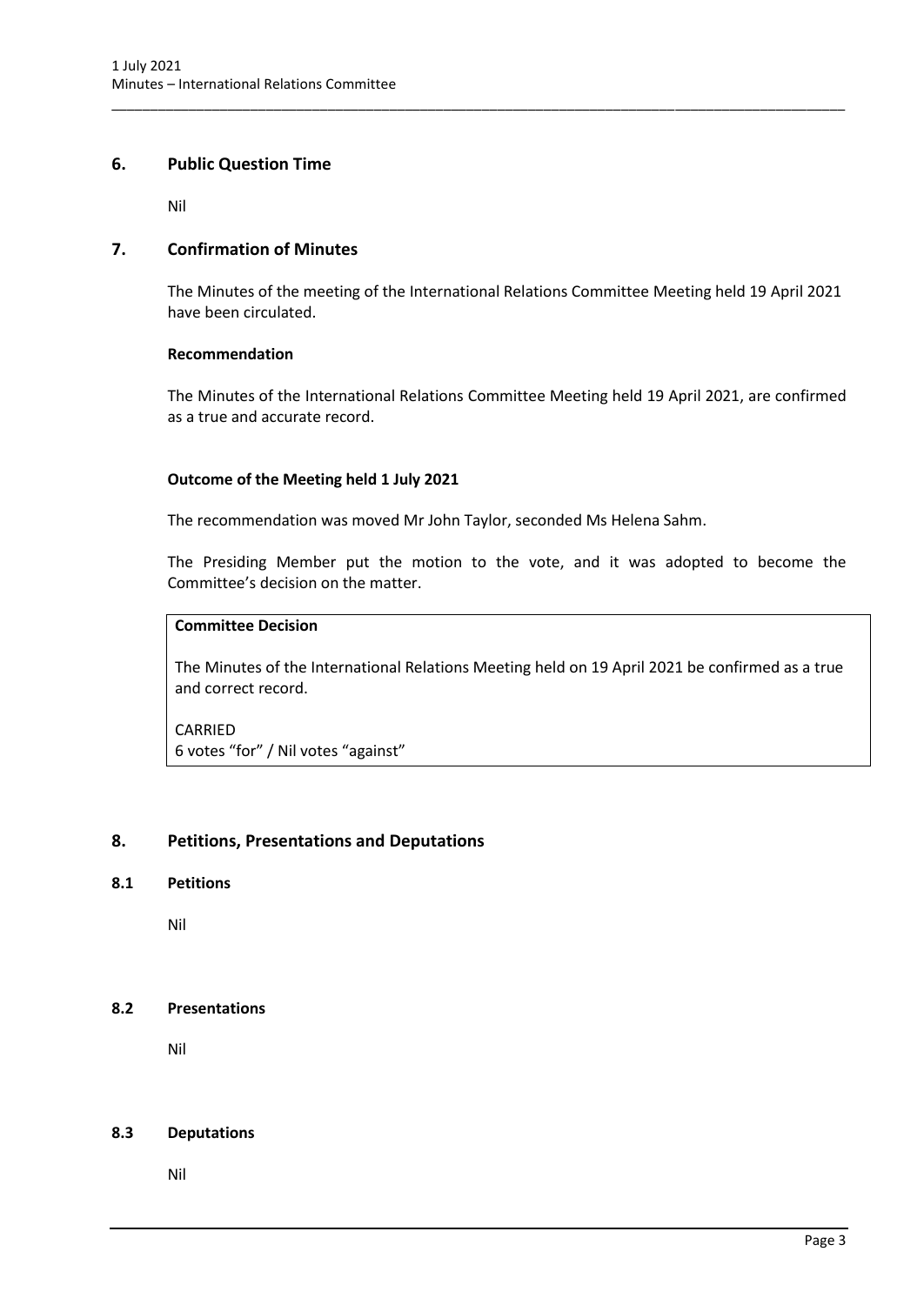# <span id="page-6-0"></span>**9. Method of Dealing with Agenda Business**

Items are dealt with in the order that they appear.

\_\_\_\_\_\_\_\_\_\_\_\_\_\_\_\_\_\_\_\_\_\_\_\_\_\_\_\_\_\_\_\_\_\_\_\_\_\_\_\_\_\_\_\_\_\_\_\_\_\_\_\_\_\_\_\_\_\_\_\_\_\_\_\_\_\_\_\_\_\_\_\_\_\_\_\_\_\_\_\_\_\_\_\_\_\_\_\_\_\_\_\_\_\_\_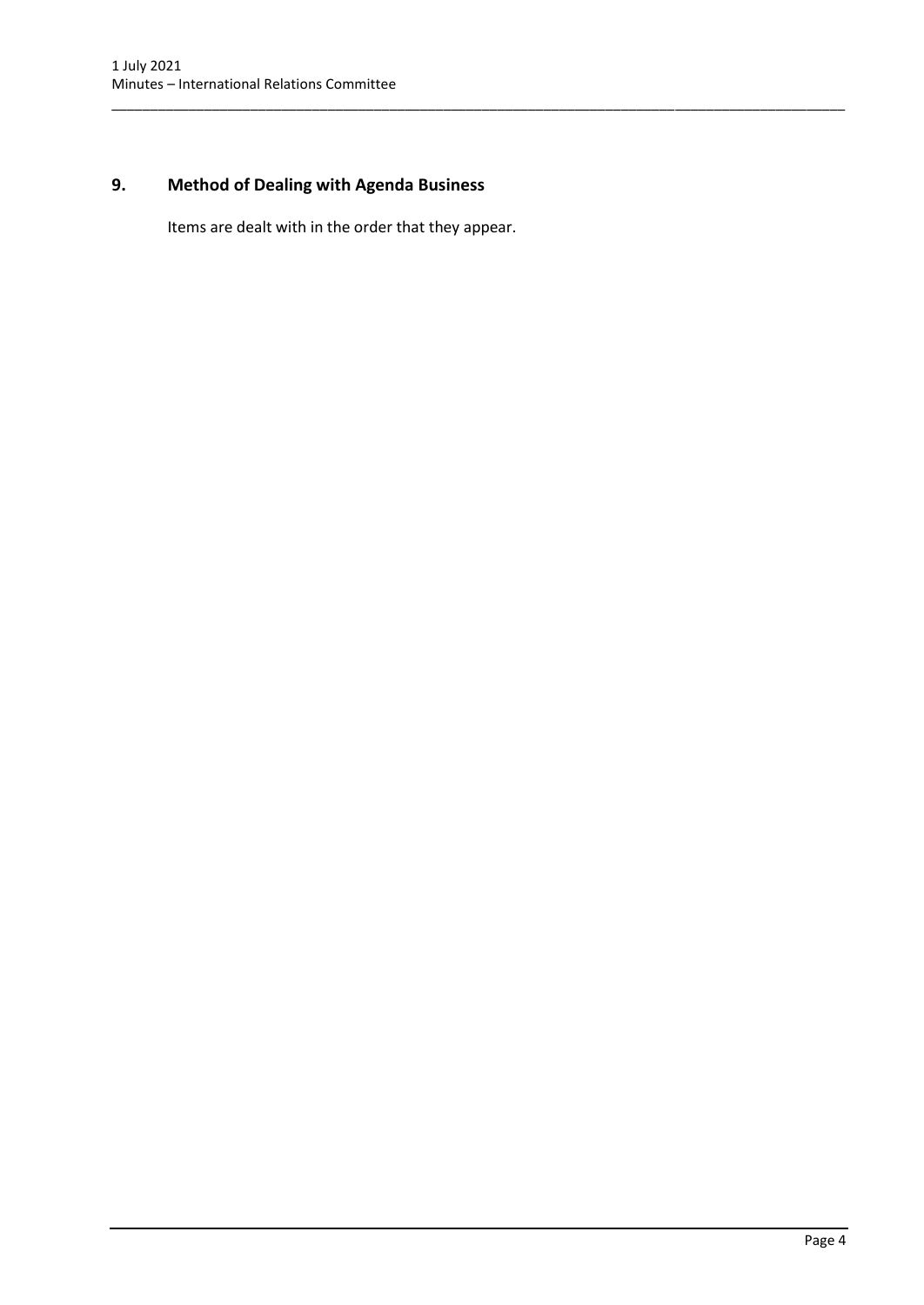# <span id="page-7-0"></span>**10. Reports**

#### <span id="page-7-1"></span>**10.1 Update on Activities of International Engagement Department**

| <b>File Ref:</b>                                                                        | COB/523                                                 |   |                             |  |
|-----------------------------------------------------------------------------------------|---------------------------------------------------------|---|-----------------------------|--|
| <b>Applicant/Proponent:</b>                                                             | <b>Internal Report</b>                                  |   |                             |  |
| <b>Responsible Officer:</b>                                                             | Carol McDowall, Senior Officer International Engagement |   |                             |  |
| <b>Responsible Manager:</b>                                                             | Kristen Anderson, Manager City Growth                   |   |                             |  |
| <b>Executive:</b>                                                                       | Gary Barbour, Director Sustainable Communities          |   |                             |  |
| <b>Authority/Discretion</b>                                                             | Advocacy                                                |   | Review                      |  |
|                                                                                         | Executive/Strategic                                     |   | Quasi-Judicial              |  |
|                                                                                         | Legislative                                             | ⊠ | <b>Information Purposes</b> |  |
| Appendix 1: International Relations Committee Update - July 2021<br><b>Attachments:</b> |                                                         |   |                             |  |

\_\_\_\_\_\_\_\_\_\_\_\_\_\_\_\_\_\_\_\_\_\_\_\_\_\_\_\_\_\_\_\_\_\_\_\_\_\_\_\_\_\_\_\_\_\_\_\_\_\_\_\_\_\_\_\_\_\_\_\_\_\_\_\_\_\_\_\_\_\_\_\_\_\_\_\_\_\_\_\_\_\_\_\_\_\_\_\_\_\_\_\_\_\_\_

#### **Summary**

The purpose of this report is to inform the Committee on the activities of the International Engagement Office.

#### **Executive Recommendation**

That the International Relations Committee note the activity as **attached** at Appendix 1.

### **Strategic Relevance**

| Theme 1<br>Goal | Our Community and Culture<br>A safe, healthy and cohesive community, with a rich cultural life, and<br>supportive social environment.                  |  |  |
|-----------------|--------------------------------------------------------------------------------------------------------------------------------------------------------|--|--|
| Objective 1.3   | A welcoming community, where diverse cultures are valued, and<br>residents have a sense of belonging                                                   |  |  |
| Theme 1<br>Goal | Our Community and Culture<br>A safe, healthy and cohesive community, with a rick cultural life, and<br>supportive social environment                   |  |  |
| Objective 1.4   | Arts, culture, heritage and events that enrich our understanding and<br>enjoyment of life, celebrate our identity and bring the community<br>together. |  |  |

#### **Regional Impact Statement**

There is no regional impact with this report.

### **Background**

There are ongoing programs run by the City of Bunbury through our long-term, formal sister and friendship city relationships, as well as events and programs guided by the International Relations Department strategic framework. This item is designed to outline their status and future directions.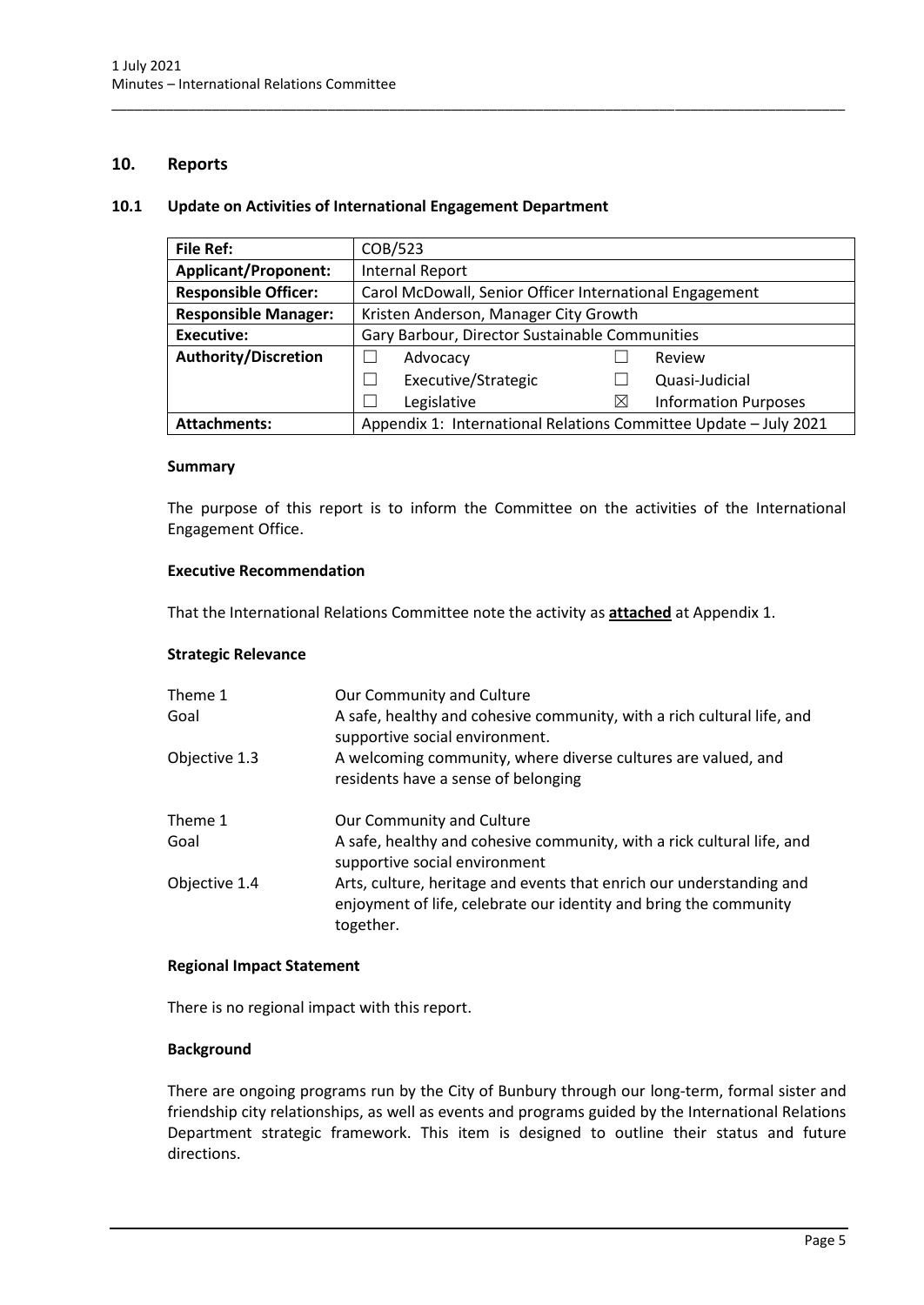# **Council Policy Compliance**

There is no Council Policy applicable to this report.

### **Legislative Compliance**

*Local Government Act 1995.*

### **Officer Comments**

Current and future events and activities are outlined in the report.

### **Analysis of Financial and Budget Implications**

There are no financial or budgetary implications arising from the recommendations of this report.

\_\_\_\_\_\_\_\_\_\_\_\_\_\_\_\_\_\_\_\_\_\_\_\_\_\_\_\_\_\_\_\_\_\_\_\_\_\_\_\_\_\_\_\_\_\_\_\_\_\_\_\_\_\_\_\_\_\_\_\_\_\_\_\_\_\_\_\_\_\_\_\_\_\_\_\_\_\_\_\_\_\_\_\_\_\_\_\_\_\_\_\_\_\_\_

### **Community Consultation**

Nil

# **Councillor/Officer Consultation**

Not applicable.

# **Applicant Consultation**

Not applicable.

### **Timeline: Council Decision Implementation**

Not applicable.

### **Outcome of the Meeting held 1 July 2021**

The recommendation (as printed) was moved by Mr John Taylor, seconded Helena Sahm.

The Presiding Member put the motion to the vote, and it was adopted to become the Committee's decision on the matter.

## **Committee Decision**

That the International Relations Committee noted the report tabled by Senior Officer International Engagement.

CARRIED 6 votes "for" / Nil votes "against"